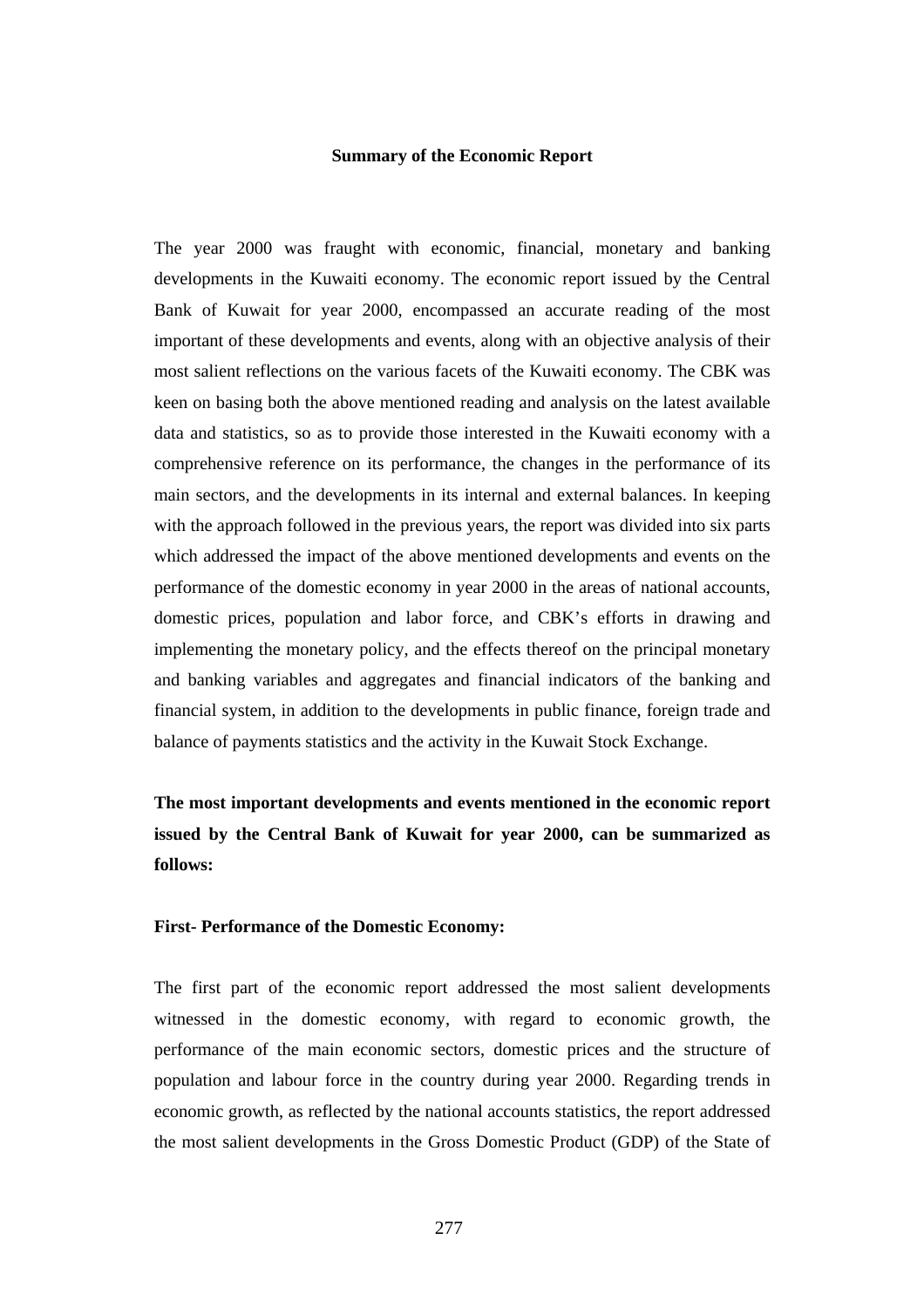Kuwait at current prices during year 2000. Within this context, the report pointed to the acceleration in the pace of economic growth in the State of Kuwait, as reflected by the GDP value which reached KD 11590.3 million during year 2000 compared to KD 9075.3 million for the previous year, i.e. a growth of KD 2515 million or 27.7%. The largest portion (93.2%) of this growth reflects the positive impact of the favourable developments in world oil markets, and the ensuing marked increase in the value added to the GDP by the oil sectors (crude oil production, natural gas and refined petroleum products) by KD 2344.3 million or 56.9% during year 2000 compared to the previous year.

The value added to the GDP by the non-oil sectors (excluding the refined petroleum products) in year 2000, reflects the deceleration in growth rate in the activity of many of these sectors. Specifically, the report indicated the deceleration in the growth rate of the value added in these sectors to KD 5043.9 million in year 2000 compared to KD 4874.8 million in the previous year, i. e. a growth of KD 169.1 million or 3.5% compared to a growth of 3.9% in 1999. Regarding the sources of growth in the value added to the non-oil sectors, the report indicated that this growth resulted essentially from the rise in the value added in four economic sectors, namely the Community, Social and Personal Services Sectors (by KD 101.9 million or 4.4%), the Financial Institutions sector (by KD 67 million or 12.1%), the Transport, Storage and Communication sector (by KD 39 million or 7.7%), and the Real-Estate sector (by KD 20 million or 3%). Except for the resumption of growth in the value added in the Construction sector (from a negative growth of 3.4% in 1999 to a positive growth of 1.6% during year 2000), the performance of the other non-oil sectors remained stable in general.

With regard to the sources of growth in the value added to the GDP at current prices, from the perspective of items of expenditure on that product, the report mentioned that the expenditure on the GDP by the external sector (the value of exports of goods and services) rose from KD 4212 million in 1999 to KD 6631 million in year 2000, i.e. a growth of KD 2419 million or 57.4%, equivalent to 96.2% of the GDP during year 2000. Meanwhile, the net expenditures by residents (consumption and investment expenditures less imports of goods and services) reached KD 4959.3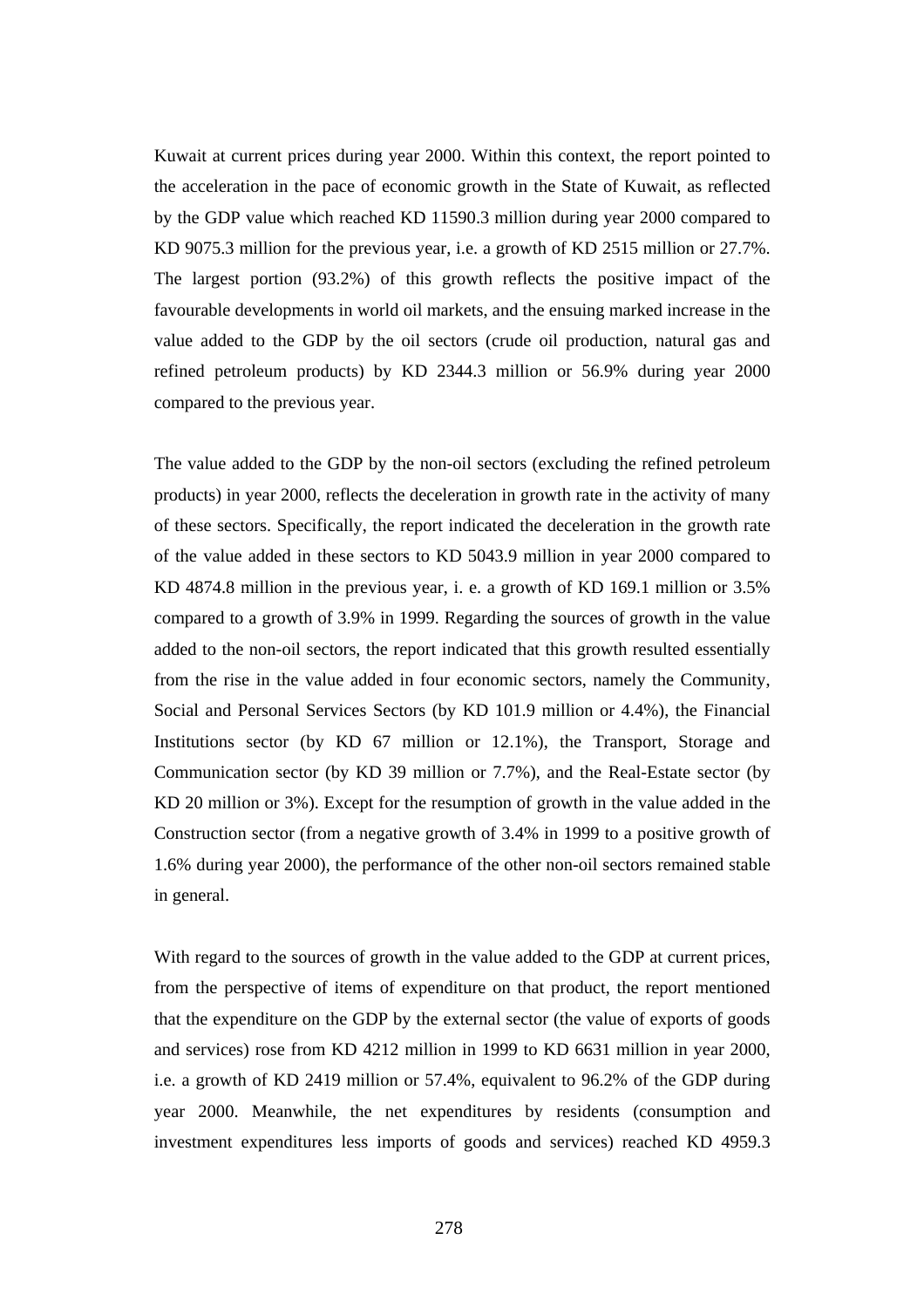million from KD 4863.3 million in the previous year, i.e. and increase of KD 96 million or 2%, equivalent to 3.8% of the growth in GDP in year 2000.

As for the rest of principal national accounts aggregates, the report indicated that as a result of the mentioned rise in the GDP on the one hand, and the increase of 36.5% in the net factor income received from abroad on the other, the Gross National Product (GNP) at current prices rose by 29% from KD 10.6 billion in 1999 to KD 13.7 billion in year 2000. This, in turn, led to a considerable rise in the average per capita share of GNP in the State of Kuwait from KD 4675.3 in 1999 to KD 6153.5 in year 2000, i.e. and increase of KD 1478.2 or 31.6%.

The report also addressed in its first part, the most salient developments indicated by the statistics on domestic prices in the State of Kuwait, as reflected by the developments in the consumer and wholesale price indices in the State of Kuwait in year 2000. In this regard, the report indicated that the levels of domestic prices continued during year 2000 to move within extremely narrow limits. This development is in line with the directions of the monetary policy which aims to achieve relative stability in the level of these prices. On the one hand, the report indicated that the rate of domestic inflation, expressed as the relative change in the Consumer Price Index, declined from 3% in 1999 to 1.8% during year 2000. As for the sources of the mentioned decline in the rate of domestic inflation, the report pointed to the deceleration in the growth rates of the prices of several groups of consumption expenditure, notably foodstuffs, beverages and tobacco, clothing and footwear, household goods and services, as opposed to the increase in the growth rates of the prices of both the transport and communication group and education and health services group.

On the other hand, the report indicated a tendency in the General Wholesale Price Index to resume its rise, though limitedly, as it increased by 0.4% in year 2000 after recording a decline of 1.2% in the previous year. This reflects essentially the rise in the General Wholesale Price Index of imported goods by 0.5% during year 2000 from a decrease of 1.5% in the previous year. This rise encompassed the prices of agricultural, livestock and fishing products as well as the prices of manufactured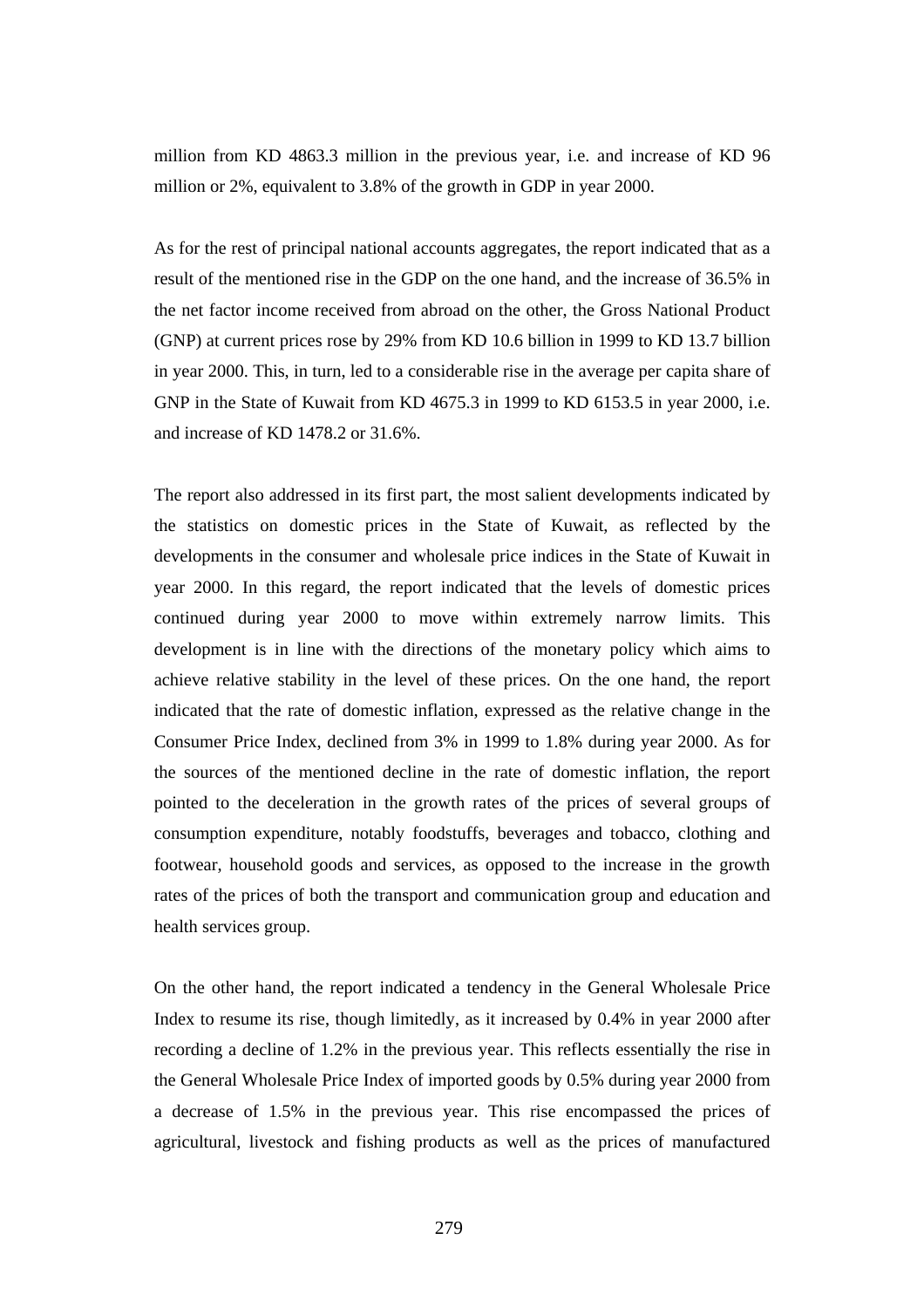products. Meanwhile, the general level of wholesale prices of domestically produced goods in year 2000, displayed a marked stability at its previous year level.

The last portion of the first part of the economic report focused on the monitoring and follow up of the developments in the population and labour force statistics, and the analysis of the their impact on the population structure and labour market in the State of Kuwait during year 2000. Among the most salient developments presented in this report about the country's population is the acceleration in the rate of decline in non-Kuwaiti population from 2.8% in 1999 to 4.7% in year 2000, which led to the decrease in the relative importance of non-Kuwaitis in the total population from 64% to 62% at end of the two mentioned years, respectively. Meanwhile, the Kuwaiti population continued to display its usual growth pattern, as it rose by 3.6% in year 2000 to 841790 individuals, thereby accounting for 38% of the total population at end of the mentioned year compared to 36% at end of the previous year. This development is consistent with the directions for restoring equilibrium in the country's population structure.

The report also highlighted some aspects of the country's demographic structure, particularly with regard to age distribution. In this regard, the report illuminated particularly the increasing growth in the number of economically active Kuwaiti individuals, i. e. those aged between 15 and 59, as this growth reached 4% in year 2000, and the importance of providing the appropriate surroundings for generating more employment opportunities in the private sector to accommodate the increasing numbers of economically active Kuwaiti individuals on the one hand, and to reduce the financial burdens on the State general budget as a result of that increase, on the other.

With regard to developments in labour force statistics, the report indicated that the non-Kuwaiti labour force declined by 4.2% in year 2000. Consequently, the relative importance of that labour force in the total labour force declined to 80.5% at end of the above mentioned year from 81.9% at end of the previous year. This development essentially reflects the decline in non-Kuwaiti labour force in the private sector by 4.8% and in the government sector by 3.4% during year 2000. On the other hand, the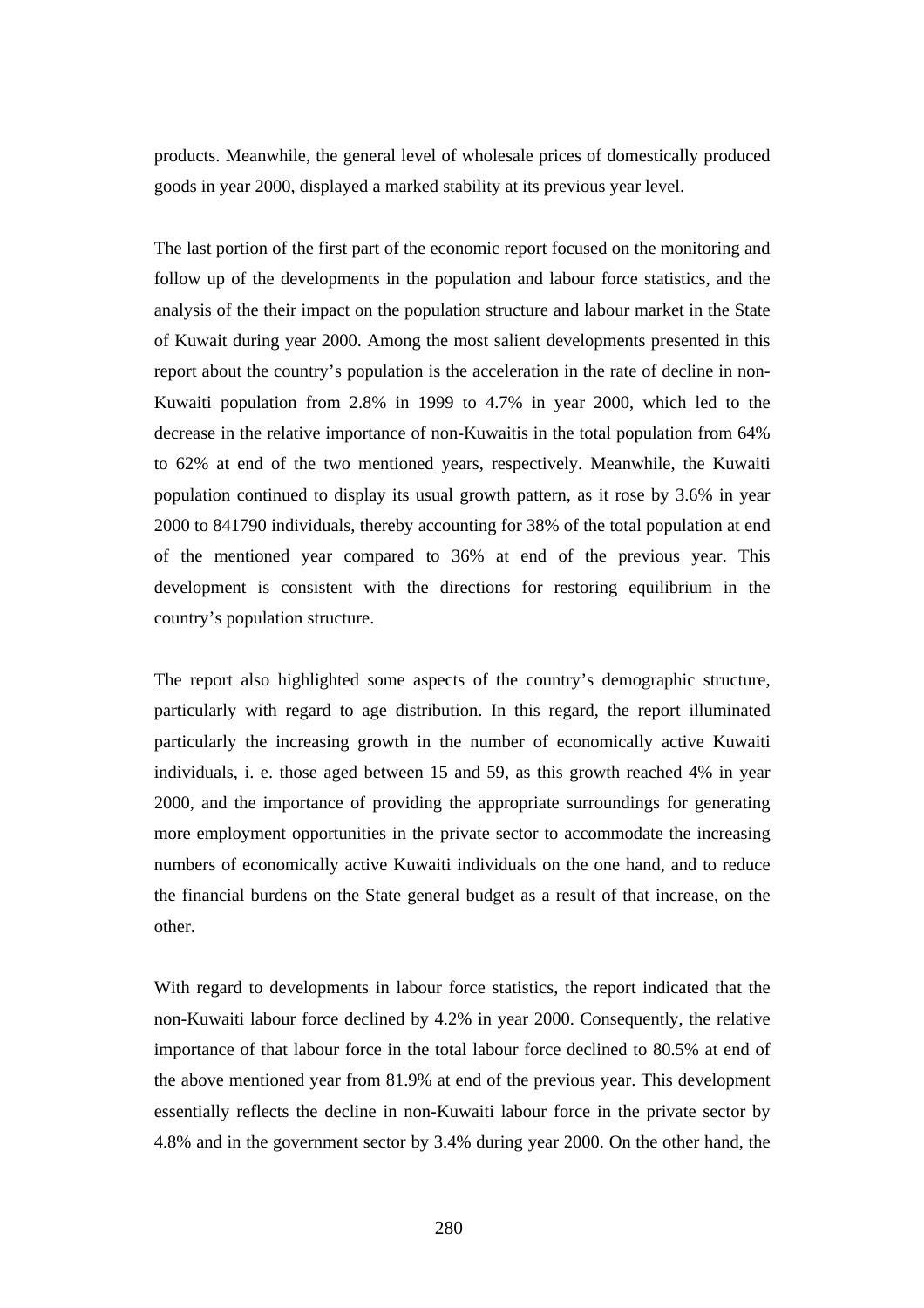Kuwaiti labour force increased by 5.4% in year 2000. which raised its relative importance in the total labour force to 19.5% from 18.1% in the previous year. Worth noting in this regard is that the government sector continued to absorb the largest portion (93.2%) of the incease in the Kuwaiti labour force in year 2000, compared to the private sector's very limited contribution (5.1%) in this regard.

## **Second- Monetary Developments and Activity of the CBK:**

This part of the report focused on monitoring the developments linked to CBK's efforts in drawing and implementing the monetary policy of the State of Kuwait, and analysing the role played by this policy in firmly establishing the bases of monetary stability in the country, along with enhancing the opportunities and elements of selfgenerated growth in the domestic economy, in line with the objectives of the general economic policy.

The report highlighted several important developments in the main monetary indicators and aggregates in year 2000, particularly:

- 1- The developments in domestic interest rates in year 2000 partly reflect CBK's efforts in firmly establishing the bases of monetary stability in the national economy, from the perspective of enhancing the residency of domestic savings and energising the economic activity. Within this context, the CBK issued a decision setting a new rate for the discounting and rediscounting of commercial papers presented to it by local banks and which it accepts to discount and rediscount. By virtue of this decision, the discount rate was raised by half a percentage point from 6.75% to 7.25% effective 17 May 2000. This decision was issued in light of CBK's constant monitoring of the domestic economic situation on the one hand and the worldwide developments in interest rates on major currencies on the other.
- 2- Money supply developments in year 2000 highlight part of CBK's efforts in regulating the levels of domestic liquidity in line with the developments in economic activity and the considerations of monetary stability in the country.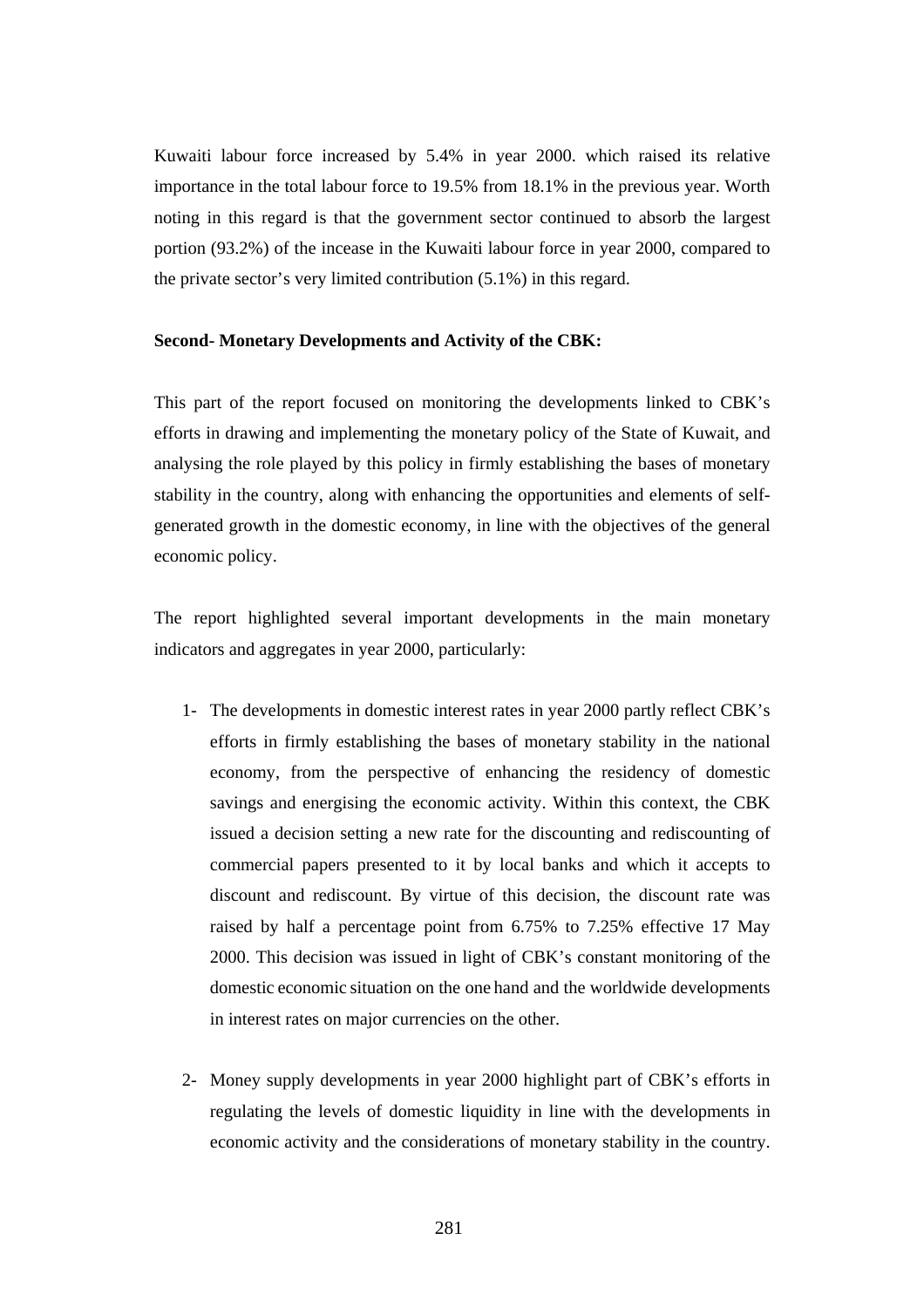Within this framework, money supply in its broad definition (M2) continued its increase, for the second consecutive year, to KD 8163.2 million at end of year 2000 from KD 7678.1 million at end of the previous year, i.e. an increase of KD 485.2 million or 6.3%. This increase was essentially a reflection of the rise in quasi-money by KD 388.9 million or 6.2% during year 2000, following a decline of KD 106.4 million or 1.7% during the previous year. Additionally, money (M1) continued its rise for the second consecutive year, by KD 96.3 million or 7% at end of year 2000 above its previous year level. In the same direction, money supply in its broader definition (M3) rose to KD 8175.2 million at end of year 2000 from KD 7689.3 million at end of previous year, i.e. an increase of KD 485.9 million or 6.3%.

- 3- The developments in the KD exchange rate against the major currencies reflect the efficiency of the policy applied by the CBK to maintain the relative stability of the Kuwaiti dinar, so as to temper imported inflation and enhance the residency of the Kuwait dinar as a basic saving currency in the State of Kuwait. This policy which the CBK started applying since March 1975, consists in determining the KD exchange rate based on a weighed basket of currencies of countries that have significant trade and financial relations with the State of Kuwait. This policy helped realise the relative stability in the KD exchange rate during year 2000. Specifically, the report indicated that the movements of the US dollar exchange rate against the Kuwaiti dinar remained stable within narrow margins, whereby the difference between the highest rise and lowest decline of the US dollar against the dinar in year 2000 did not exceed 5.38 fils or 1.8%. Meanwhile, the US dollar fluctuated against the other major currencies within much broader margins. In fact, the difference between the highest and lowest exchange rates of the US dollar reached 23.2% against the Euro, 18% against the Sterling pound, 16.3% against the Swiss Franc, and 10.9% against the Japanese Yen.
- 4- Developments in the balances of cash credit facilities extended by local banks and the Kuwaiti Finance House to the economic sectors in year 2000, reflect CBK's efforts in directing the credit policy in line with the developments in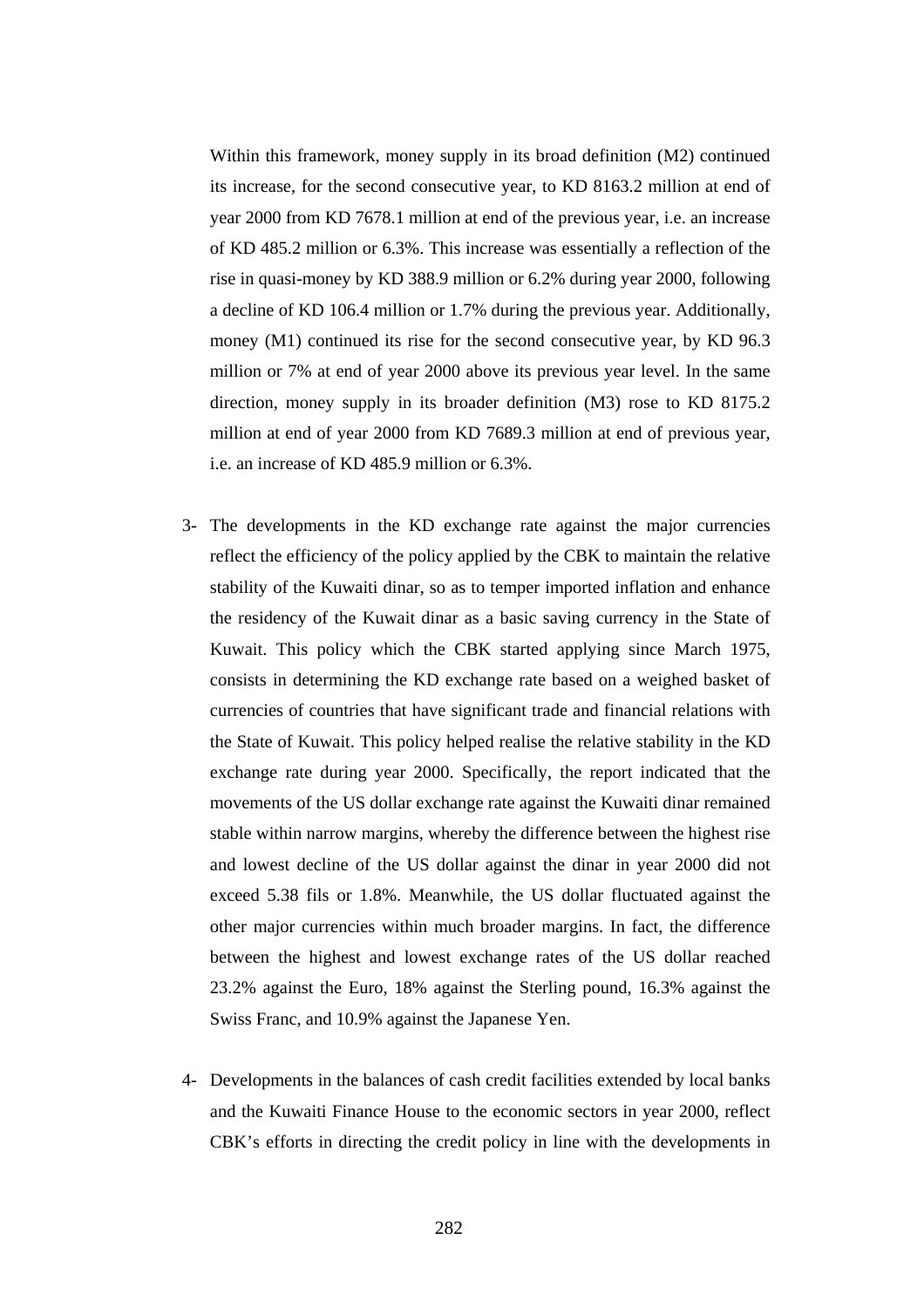the domestic economic activity. Within this framework, the report indicated that these balances increased by KD 236.7 million or 4.7% to KD 5251.7 million at end of year 2000 from KD 5015.1 million at end of 1999, thereby raising the ratio of the balances of these cash credit facilities to the value added to the GDP by the non-oil sectors (excluding the refined petroleum products) from 102.9% in 1999 to 104.1% in year 2000.

- 5- Developments in the balances of public debt instruments during year 2000, highlight CBK's efforts in regulating domestic liquidity through open-market operations in the primary market where Treasury Bills and Bonds are issued on behalf of the Ministry of Finance. Within this framework, the CBK made in year 2000, twenty-five issues of Treasury Bills with a total nominal value of KD 1707 million, in addition to 16 issues of Treasury Bonds with a total of nominal value of KD 1443 million. Meanwhile, 28 previous issues of Treasury Bills (with a total nominal value of KD 1796 million) and 16 issues of Treasury Bonds (with a total nominal value of KD 1218.4 million) matured in year 2000. Accordingly, the outstanding balance of public debt instruments reached KD 2473 million at end of year 2000 from KD 2337.4 million at end of the previous year, i.e. an increase of KD 135.6 million or 5.8%.
- 6- The secondary market operations of public debt instruments are among the indirect channels used by the CBK to regulate the level of liquidity in the banking and financial system on the one hand, and time-scaling the interest rate on the Kuwaiti dinar in line with the various maturities of these instruments on the other hand. The report pointed in this regard to the rise in the volume of these operations in the secondary market of public debt instruments, between the CBK and the local banks and domestic companies during year 2000 to KD 118.3 million (for buying and selling) from KD 102.7 million in the previous year, i.e. an increase of KD 15.6 million or 15.1%. It is noted in this regard that these operations resulted in a net absorption of liquidity by KD 45.1 million in year 2000, as apposed to a net injection of liquidity by KD 47.6 million and KD 136.3 million during 1999 and 1998 respectively.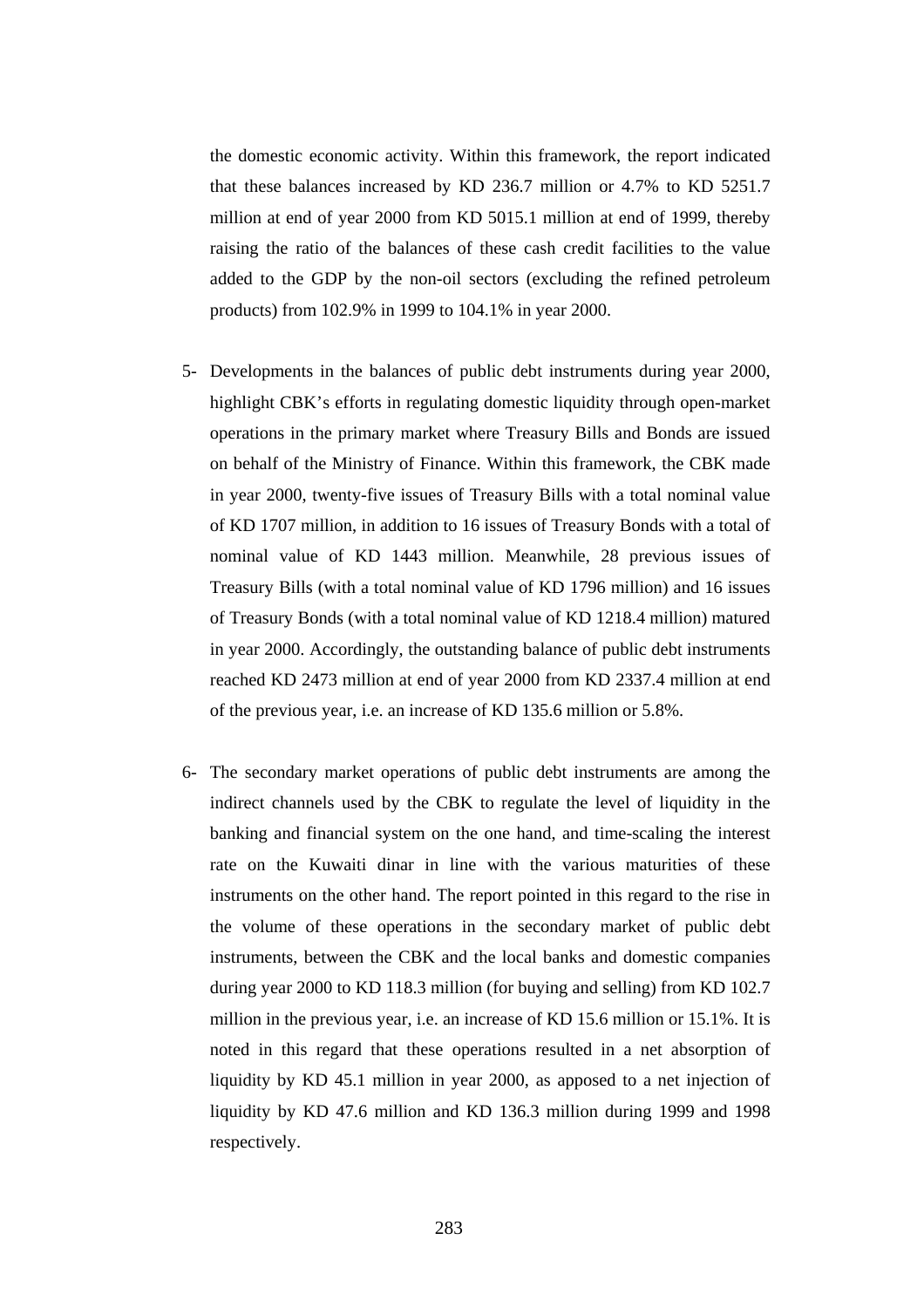7- Developments in the activity of the interbank deposit market of local banks during year 2000 reflect the monetary policy directions with regard to developing the money market so as contribute to the flow of surplus liquidity between the banking units and organize the process of benefiting from such flows. Within this framework, the report pointed to the rise in activity in the interbank domestic market of local banks (not including the Kuwait Finance House) by KD 3.4 billion or 24.3% to KD 17.2 billion at end of year 2000, against KD 13.9 billion at end of the previous year. The largest portion (87.5%) of the activity in the above market during year 2000 was concentrated in deposits of less than one-month term. This development is consistent with the basic role of that market, namely making available the mechanisms and channels for using the liquidity exceeding the requirements of operations of some local banks, by injecting it into other local banks facing a near-term shortage of liquidity. The report highlighted CBK's role in the money market, represented in accepting local bank deposits totaling KD 9.1 billion at end of year 2000 against KD 4.4 billion at end of the previous year, i.e. an increase of KD 4.7 billion or 109.2%. This development highlights CBK's role in absorbing the surplus liquidity with local banks, and the effect of that absorption on achieving cohesion among interest rates in the interbank deposit market of local banks on the one hand, and the marked reduction in their volatility on the other.

The second part of the report also addressed CBK's efforts in directing and rationalizing the credit policy of banks and investment companies within the banking and financial system units, in line with the sound professional practices. Within this framework, the report indicated that in addition to the on-site inspection and offsite monitoring activities, and usual preventive supervision over the activities of the banking and financial system units, the CBK issued several circulars, decisions and controls, most important among which was raising the maximum limit of consumption loans and other installment loans along with modifying the method of calculating that limit, activating the systems applied in the management of risks deriving from the settlement of foreign exchange operations and trading in foreign currencies, in addition to the circular issued with regard to the International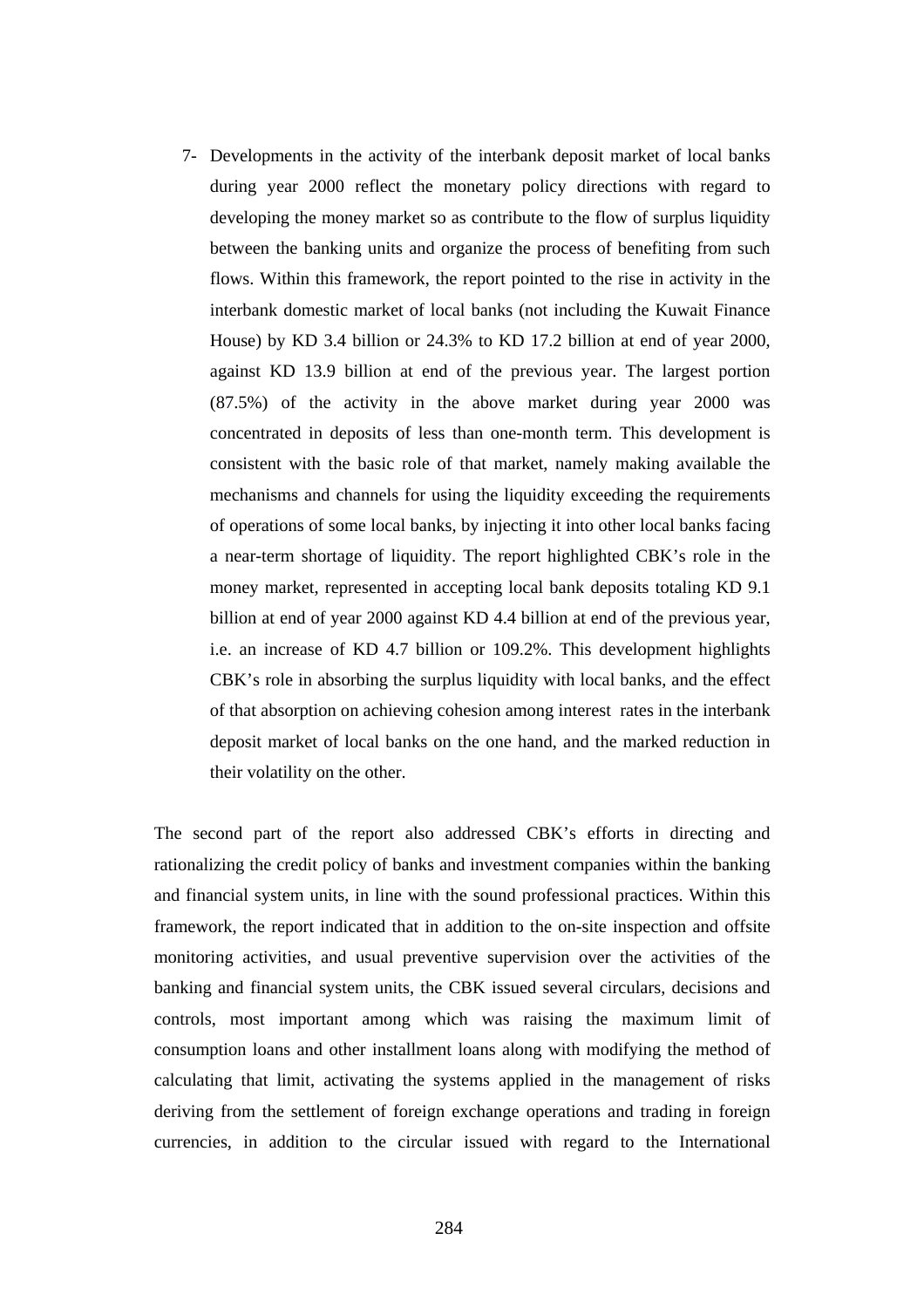Accountancy Standard (IAS 39) concerning the recognition and measurement of financial instruments, and the amendment of certain instructions concerning the investment policy of local banks.

#### **Third- Financial Indicators of the Banking and Financial Sector:**

The third part of the economic report focused on following up the developments in the financial structures of local banks (including the Kuwait Finance House), and local investment and exchange companies subject to CBK's supervision and oversight, through analyzing available financial data on the aggregate balance sheet of these units and monitoring the most important reflections of these developments on their principal financial indicators, so as to determine the development of their performance and assess their financial positions at end of year 2000.

Within this context, the report pointed to several important developments, most salient among which are the following:

1- The acceleration in the growth of the aggregate balance sheet of local banks to KD 13806.2 million at end of year 2000, from KD 12917 million at end of the previous year, i.e. a growth of KD 889.2 million or 6.9%. Through its monitoring of the developments on the assets side of the aggregate balance sheet of local banks, the report indicated that the largest portion (72.8%) of the mentioned growth in that aggregate balance sheet reflects essentially the rapid growth in the time-deposits of local banks with the CBK by KD 647.5 million to KD 654.5 million at end of year 2000, against KD 7 million at end of the previous year. The rise in the claims on the private sector by KD 298.3 million or 5.4% (from KD 5572.5 million to KD 5870.9 million) contributed 33.6% of the above mentioned growth in the aggregate balance of local banks between the years 1999 and 2000.

The report analysed the effect of these developments on the relative distribution of the elements of assets in the aggregate balance sheet of local banks. It indicated that despite the tangible rise of the relative importance of the balances of local banks time-deposits with the CBK, as well as the relative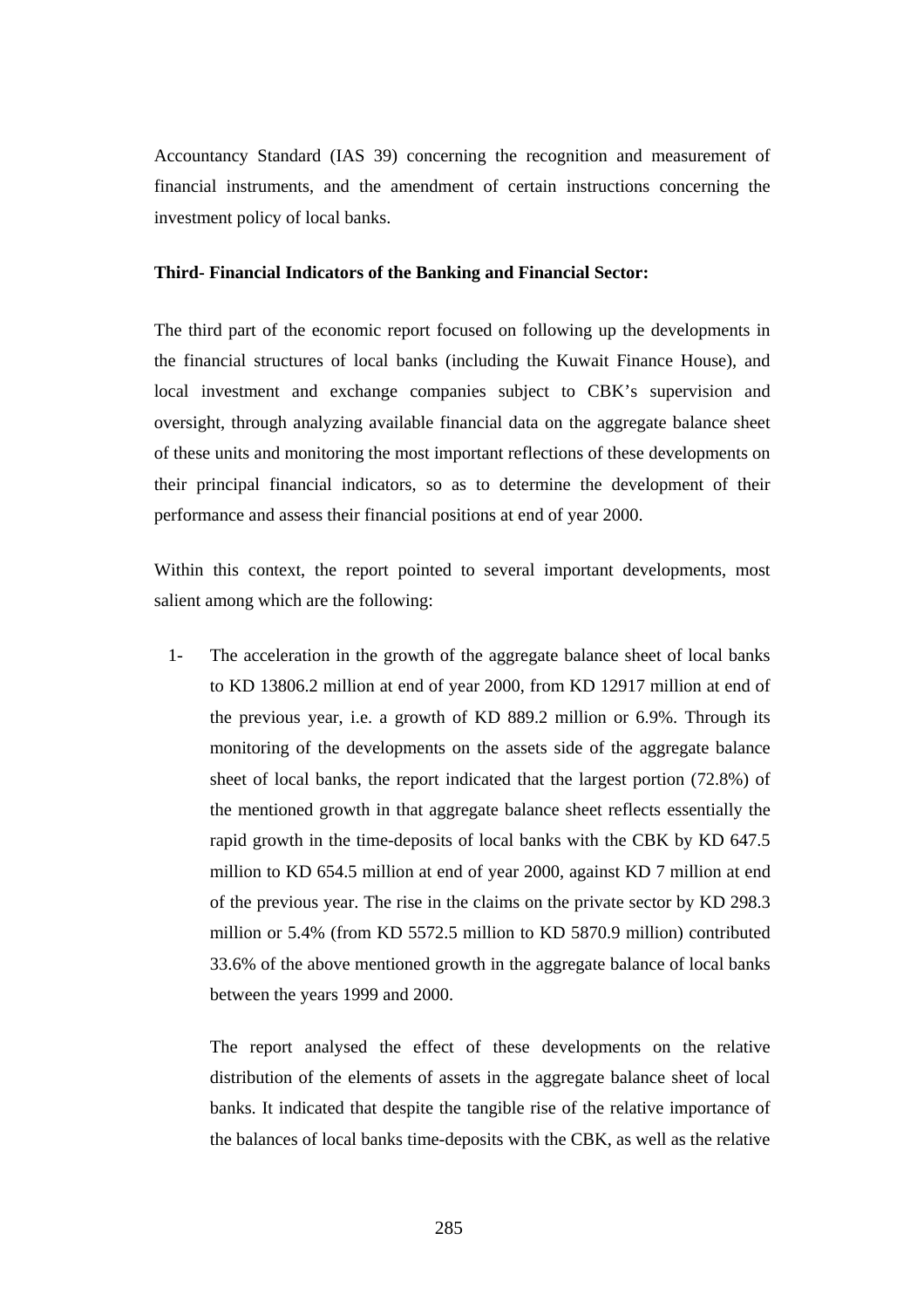importance of local interbank deposits and other assets in the aggregate balance sheet of local banks between the ends of 1999 and 2000, three main items -namely claims on the private sector, claims on the government, and foreign assets- continued to dominate the structure of assets. The collective relative importance of these three main items in the aggregate balance sheet of local banks reached 83.1% at end of year 2000 from 88.4% at end the previous year.

On the liabilities side of the aggregate balance sheet of local banks, the mentioned growth in this balance sheet encompassed all items of liabilities, except for the decline in the balances of government deposits with local banks (by KD 10 million or 5.1%) and foreign liabilities (by KD 12.8 million or 1.1%) between the ends of 1999 and 2000. The report indicated in this regard that the largest portion (57.5%) of the total growth in the aggregate balance sheet of local banks resulted from the tangible rise in the balances of private sector deposits (in KD and foreign currency) with local banks by KD 511.4 million or 7.1% from KD 7235.2 million at end of 1999 to KD 7746.6 million at end of year 2000, thus resulting into their continued dominance of the largest portion (56.1%) of the aggregate balance sheet of local banks by end of year 2000. Additionally, the relative importance of the balances of shareholders equity in the aggregate balance sheet of the local banks decreased (from 11.6% to 11.5%, while the relative importance of interbank deposits of locals banks in the aggregate balance sheet of local banks rose, between the ends of 1999 and 2000.

The report also evaluated the activity of local banks during year 2000 according to the applied standards with regard to the liquidity rates and ratios, the adequacy of shareholder's equity and uses of funds. The report pointed in this regard to the tangible rise in the standards concerning liquidly and adequacy of shareholders equity, at the expense of the decline in most of the standards of uses of funds at end of year 2000 compared to end of the previous year. Furthermore, the capital adequacy standard 'solvency' for local banks remained manifestly higher than the required minimum according to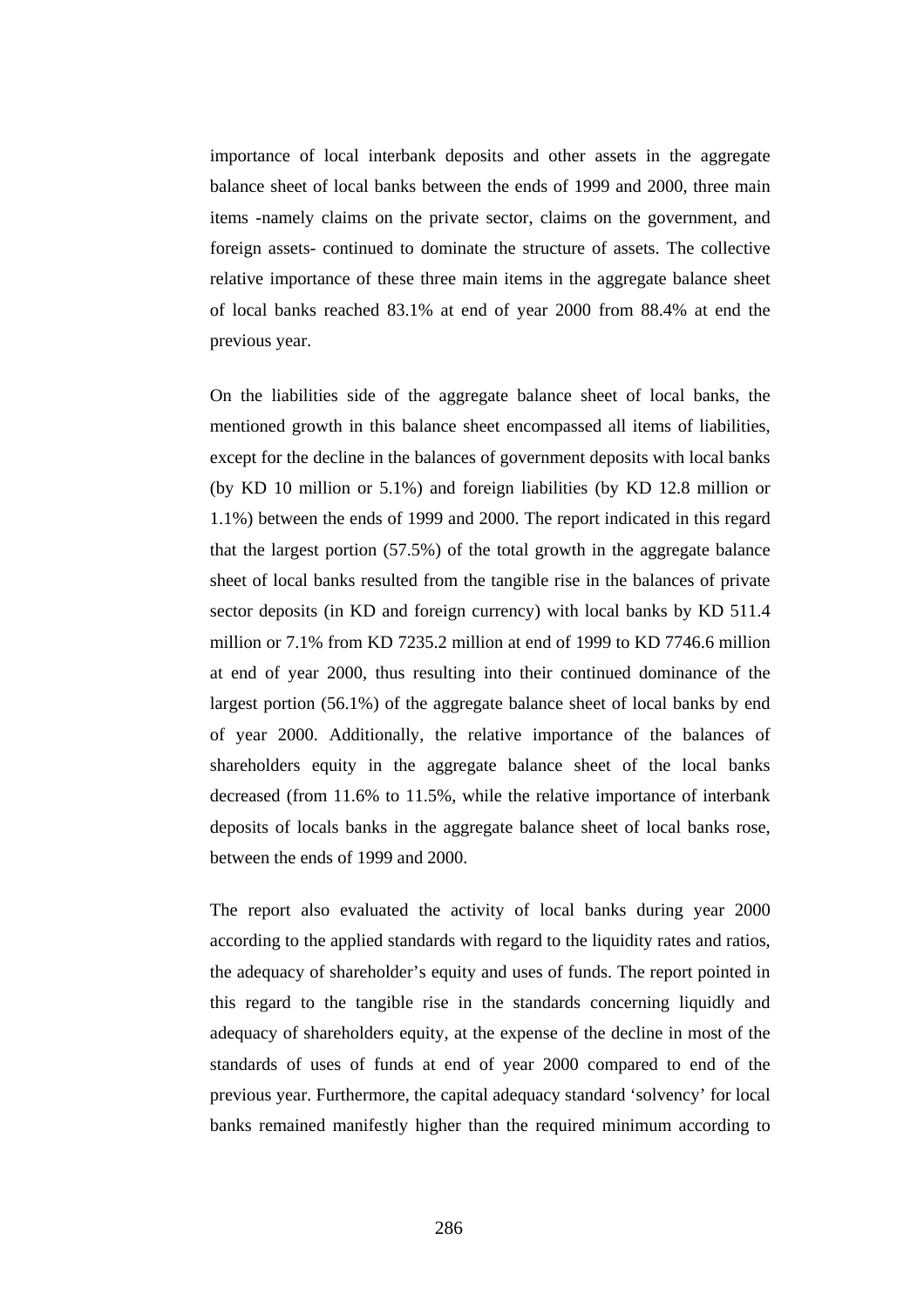international recommendations, particularly the Basle Committee recommendations. The average capital adequacy standard for all locals banks subject to CBK supervision reached 22.2% at end of year 2000 compared to 23.7% at end of 1999.

Regarding profitability standards, the report indicated that local banks continued to achieve good profit levels, as their net realized profits rose from KD 230.2 million during 1999 to KD 278.2 million during year 2000. This raised the ratio of net realized profits to total assets, total shareholders' equity and paid up capital from 1.7% to 2%, from 14.5% to 17.2% and from 33.4% to 40.1%, respectively between 1999 and 2000.

2- Available financial data on the aggregate balance sheet of local investment companies subject to CBK's supervision, and the indicators derived from these data, indicate that the mentioned companies continued their efforts aimed at strengthening the structures of their sources and uses of funds in line with the domestic economic developments. The number of local investment companies registered with the CBK and subject to its supervision reached 37 at end of year 2000 from 38 companies at end of the previous year. The aggregate balance sheet of those investment companies for which data were available (36 companies) reached KD 3463.7 million at end of year 2000 compared to KD 3216.9 million (for 37 companied) at end of 1999.

The aggregate balance sheet of local investment companies for which comparative data were available for the period 1998-2000 (29 companies) reached KD 3212.9 million at end of year 2000 from KD 2844.2 million at end of the previous year, i.e. an increase of KD 368.7 million or 13%. The monitoring of developments on the assets side of the aggregate balance sheet of local investment companies indicates that the mentioned growth in this aggregate balance encompassed most elements of assets, except for the decline in cash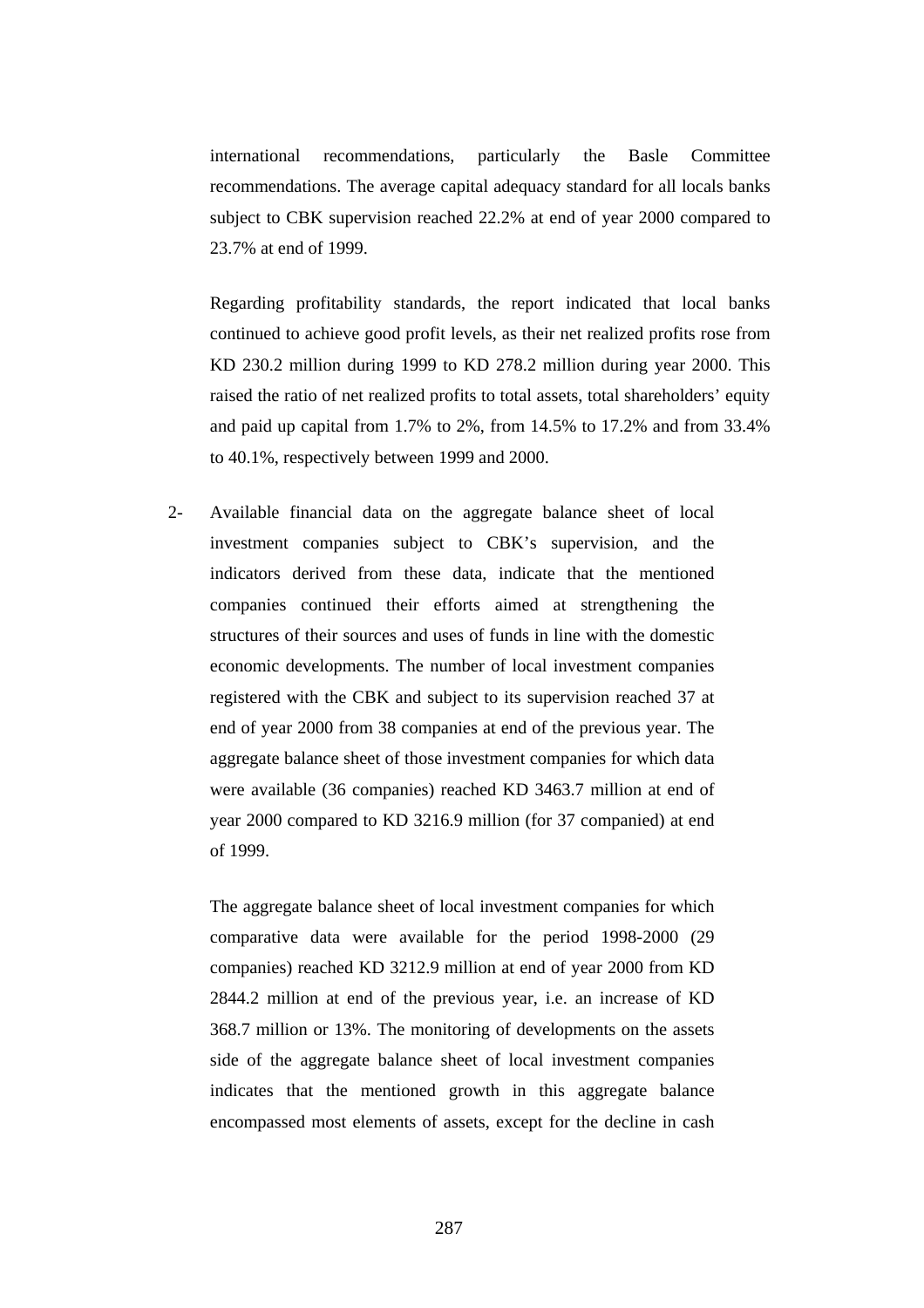balances and deposits with local banks by KD 54.8 million or 31.5% at end of year 2000 compared to end of the previous year. Within this framework, the report indicated that the largest portion (93.2%) of the mentioned growth in the total aggregate balance sheet of local investment companies reflects essentially the tangible rise by KD 343.5 million or 18.9% in the balances of foreign assets, from KD 1816.3 million at end of 1999 to KD 2159.9 million at end of year 2000, thus raising the relative importance of foreign assets in the aggregate balance sheet from 63.9% to 67.2% at end of the two mentioned years, respectively. Conversely, the relative importance of most elements of assets declined, except for the rise in the relative importance of the balances of 'other assets' from 6.7% to 7.2%.

On the other hand, data on the relative distribution of the elements of liabilities in the aggregate balance sheet of local investment companies indicate the continued rise in the relative importance of foreign sources of financing in the aggregate balance sheet to 43.4% at end of year 2000 from 39.5% at end of the previous year, at the expense of the decline in the relative importance of financing from capital and reserves to 35.5% from 39.8% respectively at end of the two mentioned years.

3- The total aggregate balance sheet of 27 local exchange companies registered with the CBK reached KD 57.6 million at end of year 2000 from KD 52 million at end of 1999 (27 companies), i.e. an increase of KD 5.7 million or 10.9%. The indicators derived from the aggregate balance sheet of local exchange companies point out to some decline in the ratio of liquidity to total assets from 40.7% at end of 1999 to 39.5% at end of year 2000. Additionally, the net profits realized in local exchange companies in year 2000 rose by KD 0.3 million or 7.6% compared to the previous year, thus leading to the decline in the ratio of these net profits to partners' equity to 15.3% from 15.5% respectively at end of the two mentioned years. The report also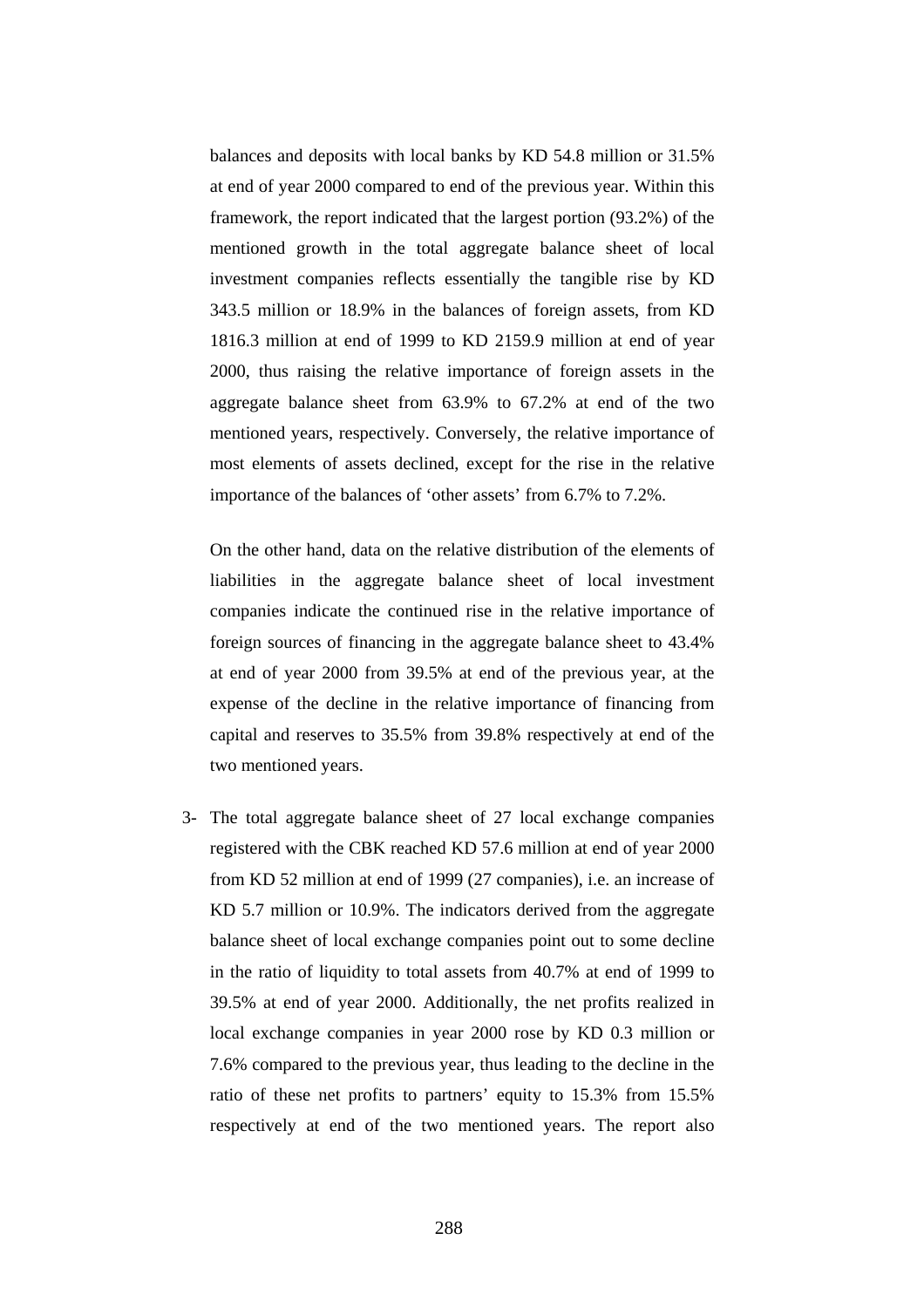pointed to the continued improvement in the capital adequacy of local exchange companies to 45.6% at end of year 2000 from 46% at end of the previous year.

#### **Fourth- Developments in Public Finance:**

The fourth part of the economic report focused on the analysis of the developments in public finance in the State of Kuwait, as reflected by the data on the general budget for ministries and governmental bodies. This analysis encompassed the developments in the revenues and expenditures in the general budget for the fiscal year 1999/2000 and its closing account, in addition to the revenue estimates and allocations for expenditures in the general budget for the fiscal year 2000/01, and the portion executed thereof during the period 1/7/2000-31/12/2000. Last, this part of the economic report also reviewed the developments in public finance in the State of Kuwait during the nineties of the twentieth century.

With regard to the developments in public finance, as reflected by the closing account data for the fiscal year 1999/2000, the report pointed to the positive effect of the rise in world prices and the ensuing increase in the actual budgetary revenues collected during the mentioned fiscal year, by KD 2443.5 million (87.3%) to KD 5241.2 million from KD 2797.7 million during the fiscal year 1998/99. This reflects essentially the substantial growth in actual budgetary oil revenues by KD 2540.1 million (112.7%) to KD 4794.5 million during the fiscal year 1999/2000 from KD 2254.4 million during the fiscal year 1998/99. As for the actual budgetary non-oil revenues collected during the fiscal year 1999/2000, they declined by KD 96.6 million (17.8%) to KD 446.7 million from KD 543.3 million during the fiscal year 1998/99. The mentioned decline in actual budgetary non-oil revenues collected during the fiscal year 1999/2000 encompassed all items of these revenues excluding the actual revenues collected from services, which rose by KD 31.6 million (13.2%) to KD 270.3 million during the mentioned fiscal year from KD 238.6 million during the fiscal year 1998/99.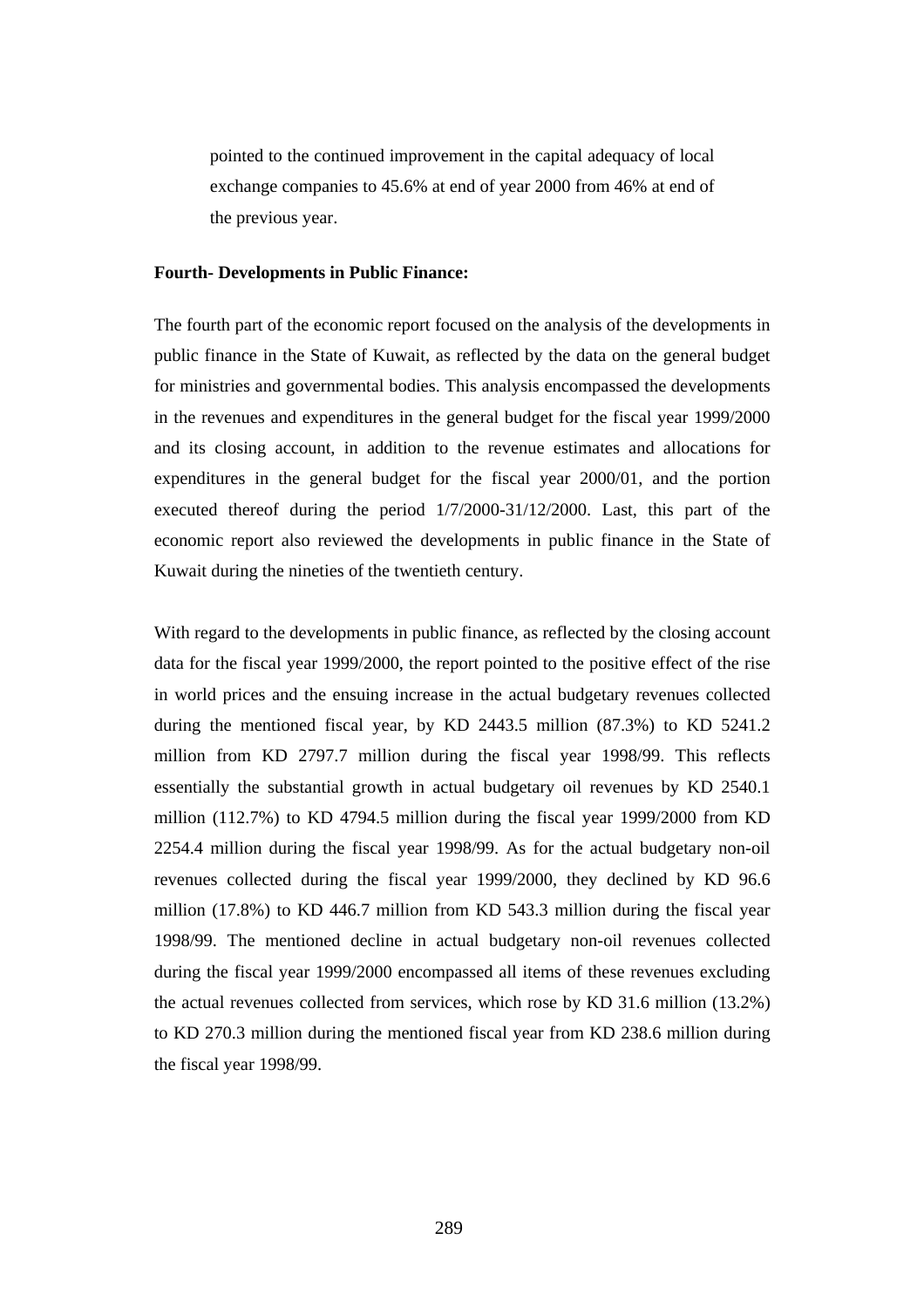On the expenditures side, the report indicated that the actual budgetary expenditures declined slightly by KD 30.2 million or 0.7% during the fiscal year 1999/2000 to KD 4010 million from KD 4040.2 million in the fiscal year 1998/99. Furthermore, the report indicated that the actual budgetary expenditures for the fiscal year 1999/2000 came in lower by KD 329.7 million or 7.6% than their budgetary allocations of KD 4339.7 million for that fiscal year. The report also indicated that the mentioned decline in actual budgetary expenditures for the fiscal year 1999/2000 compared to the fiscal year 1998/99, was the outcome of the decrease in actual expenditures on means of transport and equipment (by KD 5.2 million or 18.2%), construction projects, maintenance and public acquisitions (by KD 61.7 million or 16.4%), miscellaneous expenditures and transfer payments (by KD 31.5 million or 1.6%) on the one hand, and the rise in actual budgetary expenditures on salaries and wages (by KD 38.9 million or 3%) and requirements of goods and services (by KD 29.3 million or 9.5%) on the other hand.

As a result of the above mentioned developments on both sides of actual revenues and expenditures in the general budget for the fiscal year 1999/2000, the closing account of that budget encompassed an actual surplus of KD 1231.1 million before deducting the allocations for the Reserve Fund for Future Generations, compared to an actual deficit of KD 1242.5 million during the fiscal year 1998/99.

The report also addressed the general features of revenue estimates and allocations for expenditures in the general budget for the fiscal year 2000/01, as it first pointed out to the law issued with regard to the amendment of rules for the preparation of general budgets, the supervision of their execution, and their closure account. The most salient of these amendments is the modification of the fiscal years period to start on the first of April and conclude at end of March of the following year. In this regard, the report highlighted that the fiscal year 2000/01 encompassed the enactment of the general budget for ministries and governmental bodies for nine months only (for the period  $1/7/2000 - 31/3/2001$ , as this general budget is considered a transitory stage leading to the implementation of the amendment issued with regard to the start and closure of fiscal years, as mentioned above. The report then addressed the principles and requirements underlying the derivation of revenue estimates and allocations for expenditures for the fiscal year 2000/01. In this regard, the total revenue estimates in the general budget for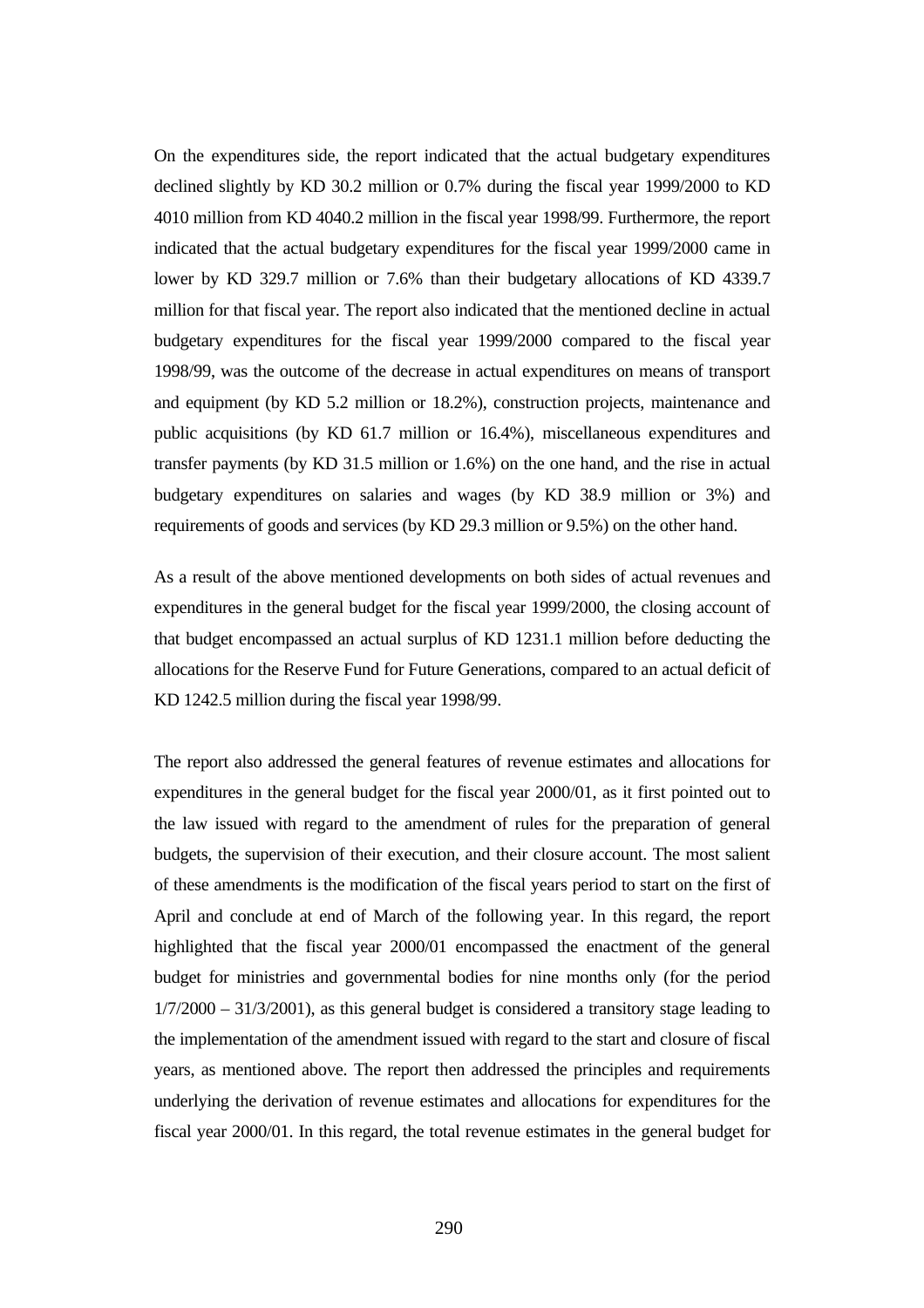the fiscal year 2000/01 reached KD 2306.5 million, up by 3.7% from the budgetary revenue estimates for the fiscal year 1999/2000. On the other hand, allocations for budgetary expenditures in the fiscal year 2000/01 reached KD 3593 million, down by 17.2% from the allocations for budgetary expenditures in the fiscal year 1999/2000. Accordingly, the general budget for the fiscal year 2000/01 encompassed an estimated deficit of KD 1286.5 million, before deducting the allocations for the Reserve Fund for Future Generations.

With regard to the development of the government fiscal operations within the general budget for the fiscal year 2000/01, as reported in the monthly follow-up statements of actual budgetary revenues and expenditures during the period from 1/7/2000 to 31/12/2000, the report indicated that the actual budgetary revenues collected during that period increased markedly by KD 1210 million or 52.8% to KD 3503.5 million against KD 2293.5 million during the corresponding period of the fiscal year 1999/2000, thus reflecting the positive impact of the noticeable rise in world oil prices.

On the other hand, the actual budgetary expenditures during the first six months of the fiscal year 2000/01 reached KD 1570.5 million, i.e. a rise of KD 69.9 million or 4.7% compared to the actual budgetary expenditures during the corresponding period of the fiscal year 1999/2000. Consequently, the general budget for the first six months of the fiscal year 2000/01 realised a surplus of KD 1933 million, compared to a surplus of KD 793 million for the corresponding period of the fiscal year 1999/2000, before deducting the allocations for the Reserve Fund for Future Generations.

Additionally, this part of the report reviewed the characteristics of the developments in the public finance of the State of Kuwait during the nineties. It thereby highlighted the basic factors which influenced these developments, along with presenting the challenges confronted and the achievements realised during the mentioned period.

## **Fifth- Developments in Foreign Trade and Balance of Payments:**

The fifth part of the economic report analysed the developments in the economic and financial relations of the domestic economy with the rest of the world economies, as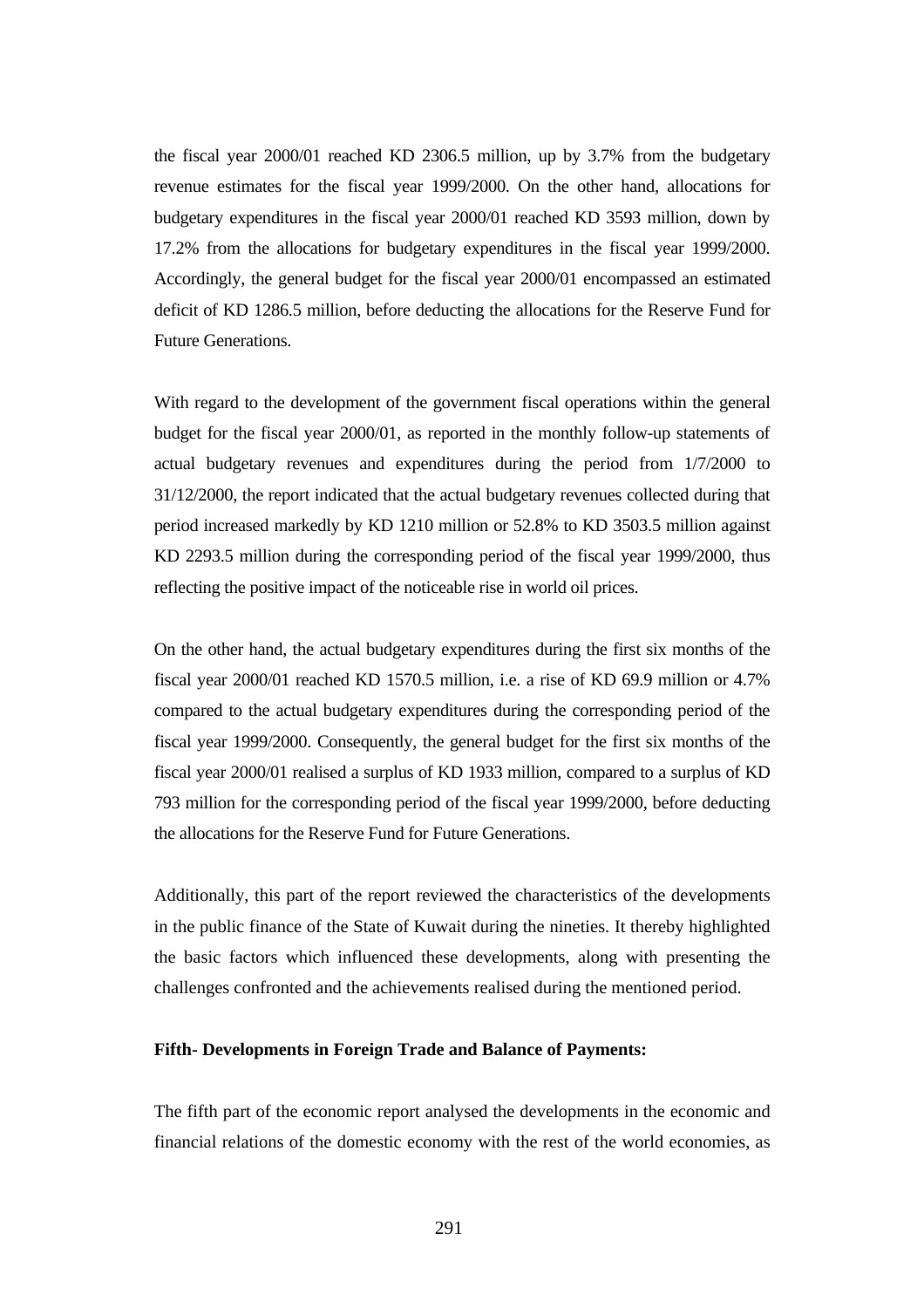reflected in the statistics on the country's foreign trade and balance of payments (BOP) during year 2000. Regarding the developments in merchandise transactions of the State of Kuwait with the other economies, the report pointed to the influential impact of the rise in world oil prices on the surplus realised in the balance on goods, which reached KD 3905 million during year 2000 from KD 1695 million during the previous year, i.e. increase of KD 2210 million or 130.4%. Consequently, the ratio of the balance on goods surplus to the Gross Domestic Product (GDP) at current prices rose to 33.7% in year 2000 from 18.7% in the previous year.

Within this context, the report pointed to the noticeable growth in the value of exports and re-exports (fob) by KD 2268 million or 60.7% (from KD 3737 million to KD 6005 million) as the main source of the mentioned increase in the balance on goods surplus of the State of Kuwait during year 2000. The largest portion (97.7%) of the rise in the value of Kuwait's' merchandise exports is ascribable to the noticeable increase in the value of oil exports by KD 2215 million or 66% to KD 5572 million during year 2000 from KD 3357 million in the previous year. Meanwhile, the value of Kuwait's merchandise imports (fob) rose limitedly by KD 58 million or 2.8% to KD 2100 million during year 2000 compared to KD 2042 million in the previous year.

Regarding the 'Services Account (net)' which reflects the value resulting from transactions between residents in the State of Kuwait and residents in other economies, with regard to transportation, insurance, travel and other services, the report indicated that the deficit realised in this account declined substantially to KD 888 million during year 2000, i.e. a decrease of KD 211 million or 19.2% below its level of KD 1099 million in the previous year. On the other hand, the 'Income Account (net)' – which was separated from the services account according to the recommendations of the fifth edition of the International Monetary Fund BOP Manual issued in 1993 – recorded a surplus of KD 2122 million during year 2000 compared to a surplus of KD 1555 million during the previous year. Also, the deficit in the 'Current Transfers (net)' item declined by KD 32 million or 5.2% to KD 578 million during year 2000 compared to a deficit of KD 610 million in the previous year.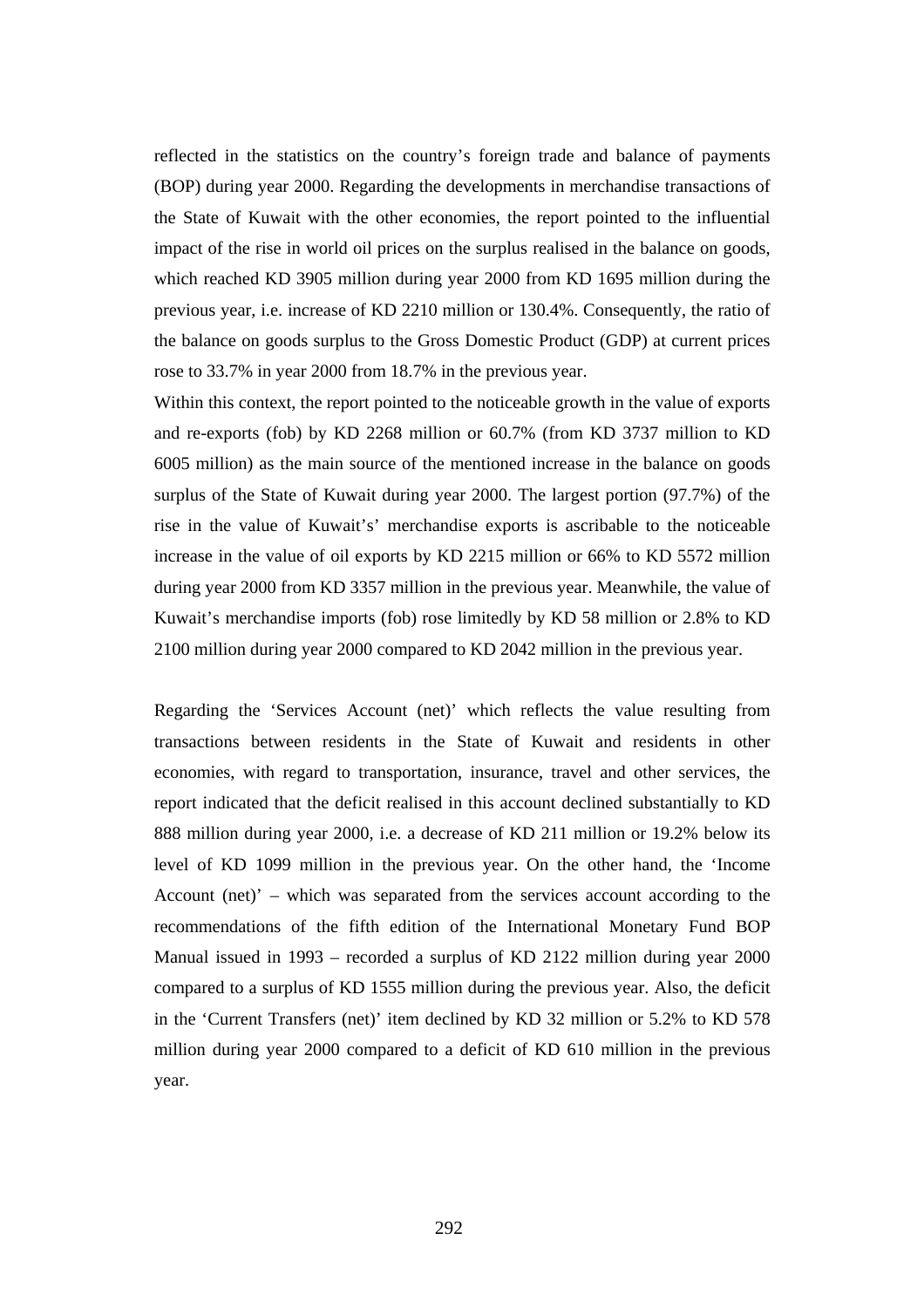As a result of the above developments in the 'Balance on Goods', 'Services Account (net)', 'Income Account (net)' and 'Current Transfers (net)', the surplus realised in the current account of the State of Kuwait rose to KD 4561 million, i.e. a considerable increase of KD 3020 million or 196% above its previous year level of KD 1541 million. Consequently, the surplus realised in the current account of the State of Kuwait rose in year 2000 to an unprecedented record.

Paralleling the above mentioned rise in the current account surplus, the growth in the net value of the outbound capital and financial flows recorded under the 'Capital and Financial Account (net)' in the State of Kuwait BOP statistics accelerated to KD 3747 million during year 2000, i.e. an increase of KD 2224 million or 146% above their previous year level of KD 1523 million. Transactions in the 'Capital Account (net)' were confined to a net inflow of KD 601 million during year 2000, while the growth in the value of net Kuwaiti assets invested abroad and recorded under the 'Financial Account (net)' accelerated by KD 2611 million or 150.3% to KD 4348 million during year 2000 compared to KD 1737 million during the previous year.

The largest portion (93.2%) of the growth in the net value of Kuwaiti assets invested abroad is ascribable to the acceleration by KD 4052 million in the growth rate of the net balances of external assets of institutions and authorities recorded under the General Government in the BOP statistics, during year 2000. Regarding the composition of the external investments recorded under the Financial Account, the report indicated that the mentioned increase in the external investments of the State of Kuwait during year 2000 was distributed between the growth in the 'Portfolio Investment (net)' by KD 3782 million, 'Other Investments (net)' by KD 493 million, and 'Direct Investment (net)' by KD 73 million.

As a result of the above developments in the Current Account, and the Capital and Financial Account, along with the developments concerning the net value of transactions which were not incorporated by way of error or omission in any of the BOP's various items, the Overall Balance in the BOP statistics realised a surplus of KD 695 million during year 2000 against a surplus of KD 282 million during the previous year, i.e. an increase of KD 413 million or 146.5%. This surplus reflected on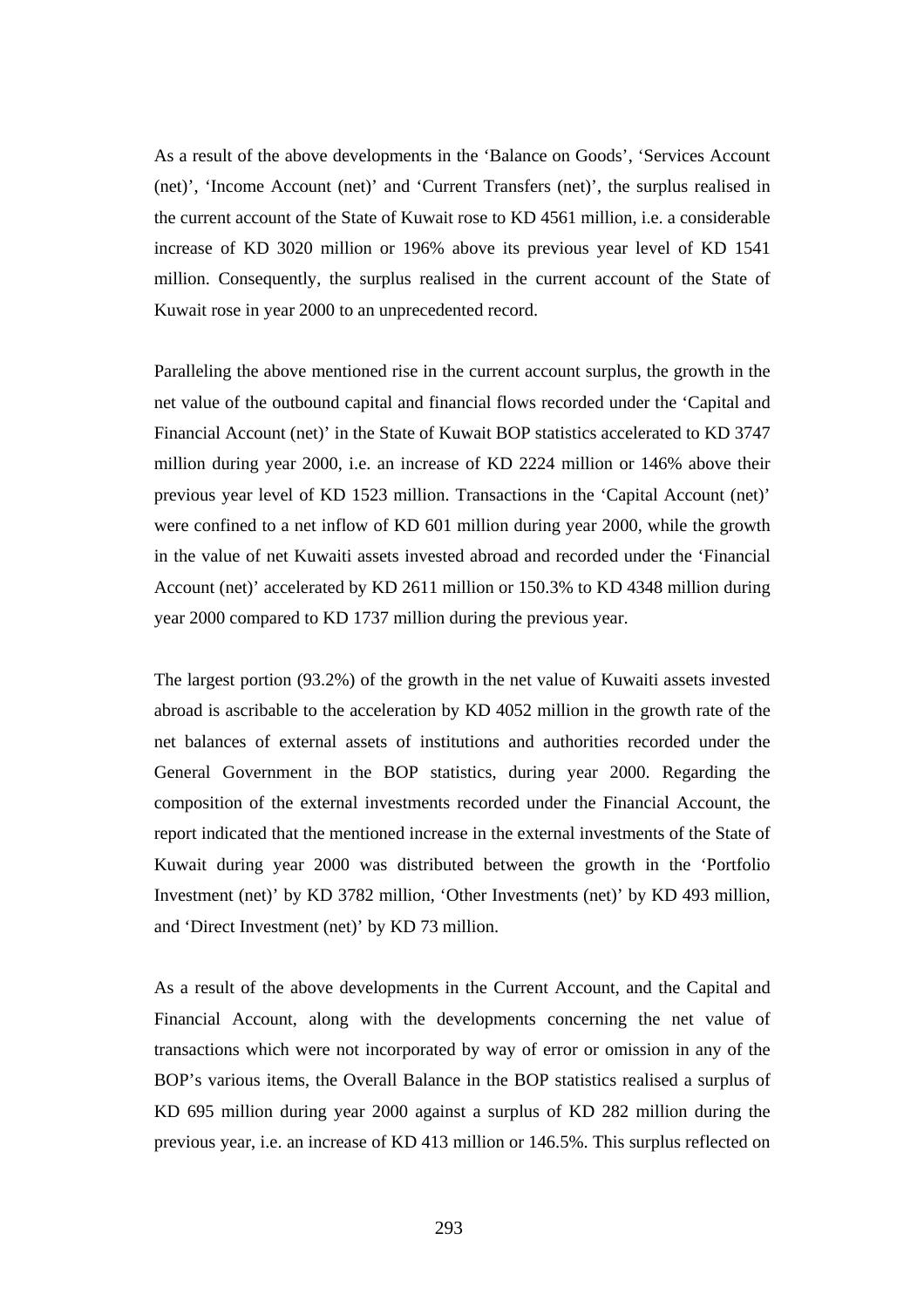the Total Reserve Assets of the Central Bank of Kuwait, which rose by the same amount at end of year 2000 above their end of previous year level.

If the overall position of the State of Kuwait BOP is considered form a broader perspective to include all elements of changes in external reservel assets that can be used to finance the country's BOP, namely the net changes in the value of external investments of some government institutions and authorities recorded under the General Government sector, and the changes in total reserve assets of the CBK, the overall balance of payments of the State of Kuwait shows a surplus of KD 4131.7 million in year 2000 compared to a surplus of KD 1144.8 million in 1999, i.e. an increase of KD 2986.9 million or 260.9%.

### **Sixth- Developments in the Kuwait Stock Exchange (KSE):**

The sixth and last part of the economic report addressed the developments in the KSE during year 2000, and highlighted the most important factors influencing the development of the principal trading and price indices in that market, in addition to the developments related to the newly issued regulations and legislation aimed at enhancing the market performance. Regarding the developments in the principal KSE indices, the report indicated that the downtrend in these indices continued during year 2000, though at a relatively slower pace compared to the rates of decline witnessed in these indices over the two previous years. Particularly manifest among these indices is the deceleration in the rate of decline in the total value of traded shares in the official market (from 44.9% to 29.9%), the total volume of traded shares (from 31.8% to 28.8%), the general price index (from 8.9% to 6.5%) from 1999 to year 2000.

Regarding market capitalization, the report indicated that the capital market value of companies listed on the KSE grew by 3.1% to KD 6377 million at end of year 2000 against KD 6186 million at end of 1999. Price movements contributed to this growth by KD 76 million along with KD 4 million which resulted from the listing of shares of a new company. The capitalization of the banking sector grew by 17% to a total of KD 2689 million at end of year 2000, thereby accounting for 42.2% of the total market capitalization. The number of listed companies reached 86 (of which 9 non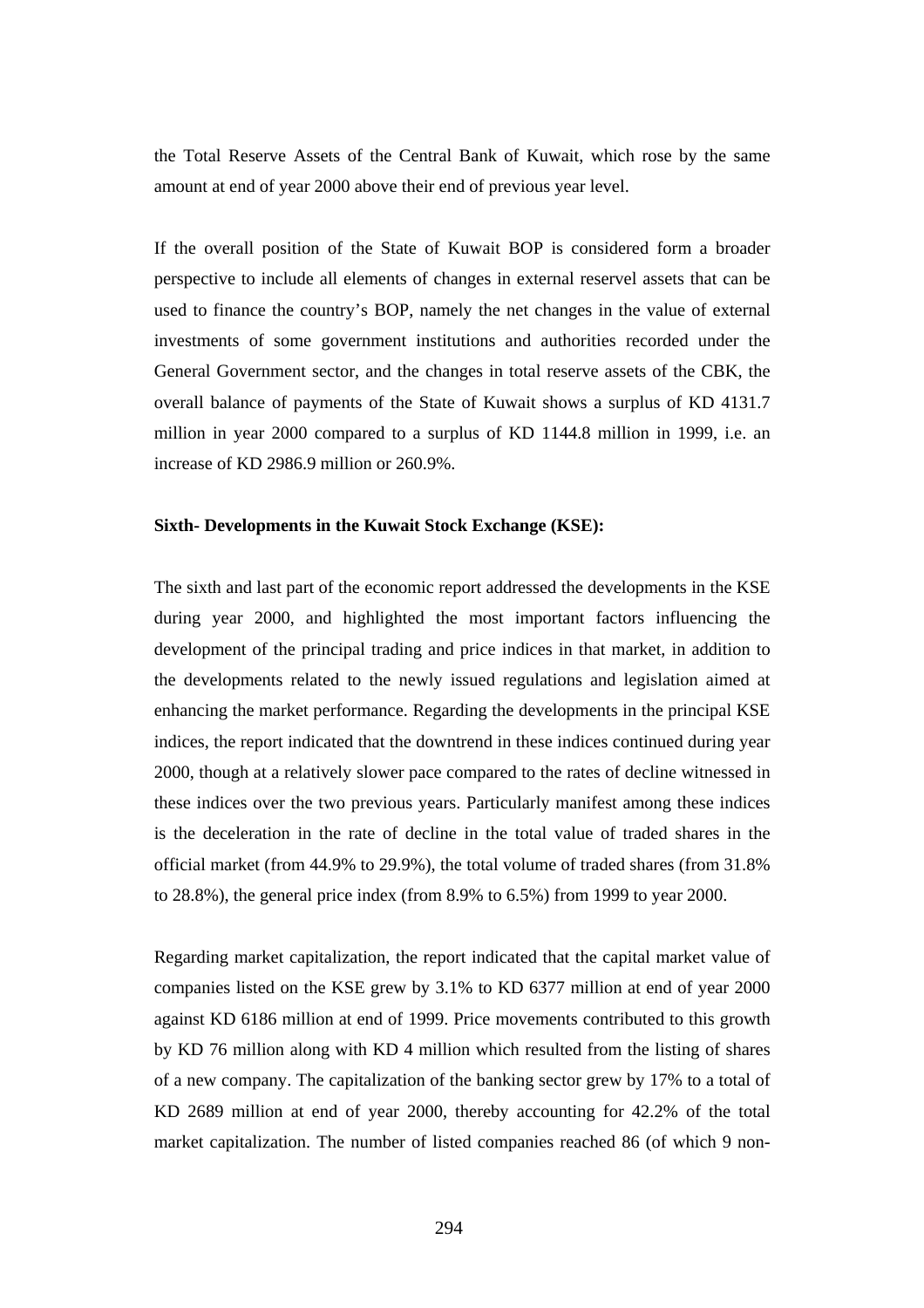Kuwaiti companies) at end of year 2000, against 85 companies (of which 9 non-Kuwaiti companies) at end of the previous year, as a result of listing a new company with a capital of KD 6.7 million and 61 million issued shares.

Regarding factors affecting the market activity during year 2000, several factors contributed to the growth in that activity, particularly the rise in selective trading in shares of companies with promising performance, whereby companies which realised growth in profits during the mentioned year garnered 64% of the total traded value in the market, while companies whose profits declined accounted for 21% of that value. On another front, the report indicated the substantial increase in the rates of activity and price levels in the market, following the issuing of Law No. 20 for year 2000 and the Ministerial Decision No. 205 for year 2000 allowing non-Kuwaitis to own shares in Kuwaiti shareholding companies. The report also highlighted the fluctuations in world financial markets during year 2000, which contributed to increasing the appeal of the Kuwait Stock Exchange to domestic investors.

Furthermore, the report addressed the performance of companies listed on the Kuwait Stock Exchange during year 2000, indicating that these companies realised a growth of 9.3% in their profits compared to 1999. Thereby, the total profits of 82 listed companies (for which data were available) reached KD 472.2 million compared to KD 432 million for these companies in 1999. The average earnings per share in the KSE reached 16.5 fils, while the average return on shareholders equity reached 8.9% at end of year 2000 against 10% in 1999.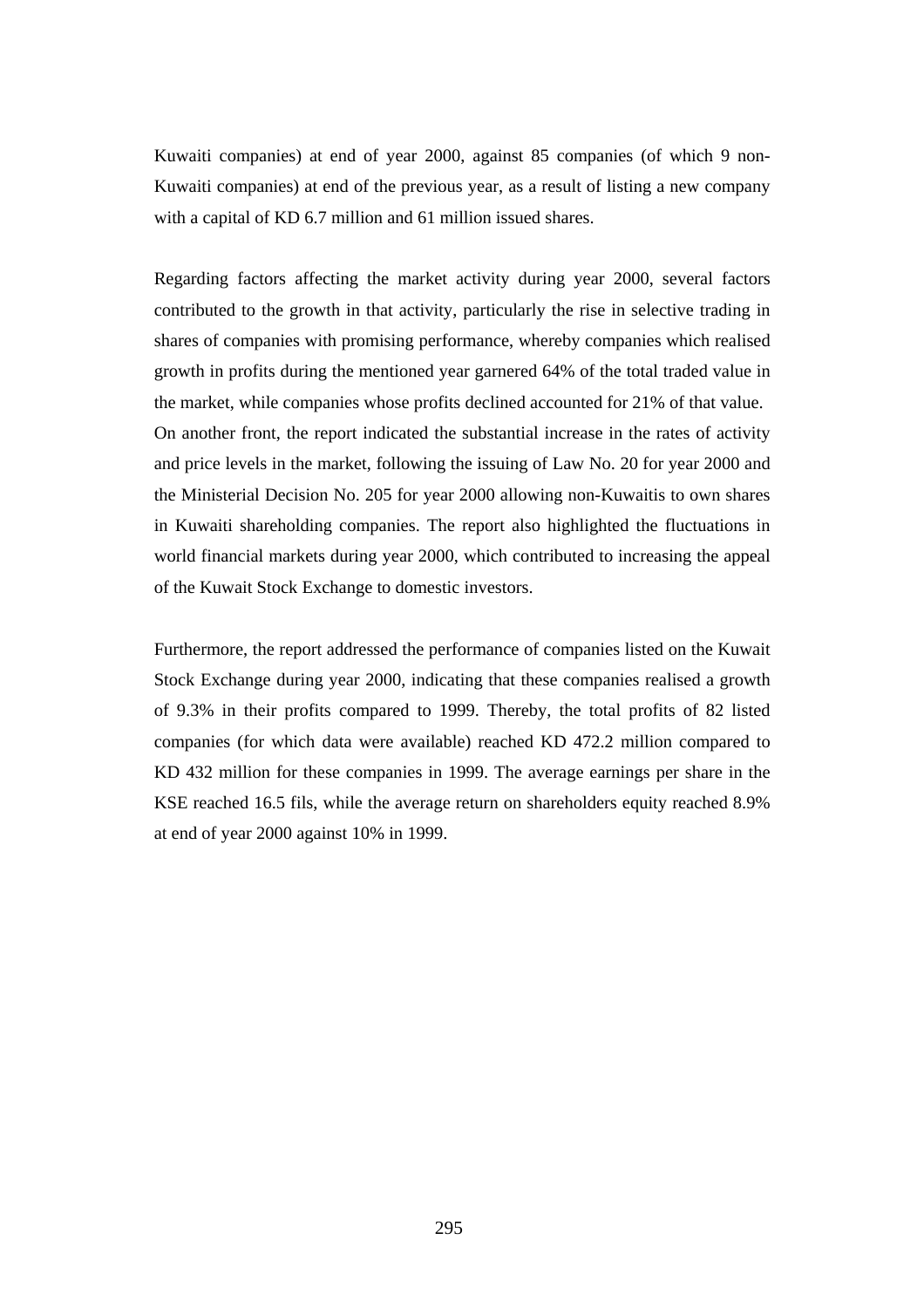# Table (79) **Development in Main Economic, Financial and Monetary Indicators and Variables**  (KD Million)

| <b>Item</b>                                  | 1996    | 1997    | 1998    | 1999    | 2000    |
|----------------------------------------------|---------|---------|---------|---------|---------|
| <b>National Accounts:</b>                    |         |         |         |         |         |
| <b>GDP</b> at Current Prices:                | 9302.6  | 9059.7  | 7742.0  | 9075.3  | 11590.3 |
| Crude Oil & Natural Gas Sector               | 4130.2  | 3632.5  | 2370.6  | 3354.4  | 5582.6  |
| Non-oil Sectors                              | 5095.1  | 5344.0  | 5287.2  | 5640.4  | 5925.6  |
| Of which: Petroleum Products                 | 798.2   | 906.8   | 594.9   | 765.6   | 881.7   |
| <b>Domestic Prices:</b>                      |         |         |         |         |         |
| $CPI(1978 = 100)$                            | 197.9   | 199.2   | 199.5   | 205.5   | 209.2   |
| WPI (1980=100)                               | 169.3   | 167.1   | 164.4   | 162.4   | 163.1   |
| <b>Monetary and Banking</b>                  |         |         |         |         |         |
| <b>Aggregates and Indicators:</b>            |         |         |         |         |         |
| <b>Money Supply (M2)</b>                     | 7330.8  | 7615.9  | 7556.5  | 7678.1  | 8163.2  |
| Money (M1)                                   | 1242.6  | 1247.5  | 1143.5  | 1371.4  | 1467.7  |
| Quasi-money                                  | 6088.2  | 6368.5  | 6413.1  | 6306.6  | 6695.6  |
| Private Sector Deposits with Local Banks     | 6980.7  | 7270.7  | 7207.8  | 7235.2  | 7746.6  |
| of which: KD Deposits                        | 5724.1  | 6117.1  | 6170.4  | 6354.4  | 6852.0  |
| Credit Facilities Extended by Local Banks to |         |         |         |         |         |
| Residents                                    | 3173.1  | 4324.2  | 4801.6  | 5015.1  | 5251.7  |
| of which: Consumer Loans                     | 515.6   | 551.3   | 541.7   | 546.2   | 567.7   |
| Net Foreign Assets of Local Banks            | 1407.5  | 895.2   | 703.6   | 578.7   | 773.3   |
| Aggregate Balance Sheet of Local Banks       | 11460.1 | 12689.9 | 12875.1 | 12917.0 | 13806.2 |
| KD Exchange Rate at Year End (fils per US    |         |         |         |         |         |
| dollar)                                      | 299.79  | 304.44  | 301.56  | 304.18  | 305.68  |
| <b>Public Debt Instruments:</b>              |         |         |         |         |         |
| <b>Value of Issues:</b>                      | 4428.4  | 3894.7  | 2786.1  | 2970.0  | 3150.0  |
| <b>Treasury Bills</b>                        | 3101.4  | 2636.3  | 1776.1  | 1370.0  | 1707.0  |
| <b>Treasury Bonds</b>                        | 1327.0  | 1258.4  | 1010.0  | 1600.0  | 1443.0  |
| <b>Balances at Year End:</b>                 | 2494.2  | 2234.0  | 2025.8  | 2337.4  | 2473.0  |
| <b>Treasury Bills</b>                        | 1167.2  | 948.6   | 787.4   | 579.0   | 490.0   |
| <b>Treasury Bonds</b>                        | 1327.0  | 1285.4  | 1238.4  | 1758.4  | 1983.0  |

............................................................................................................................Cont'd.